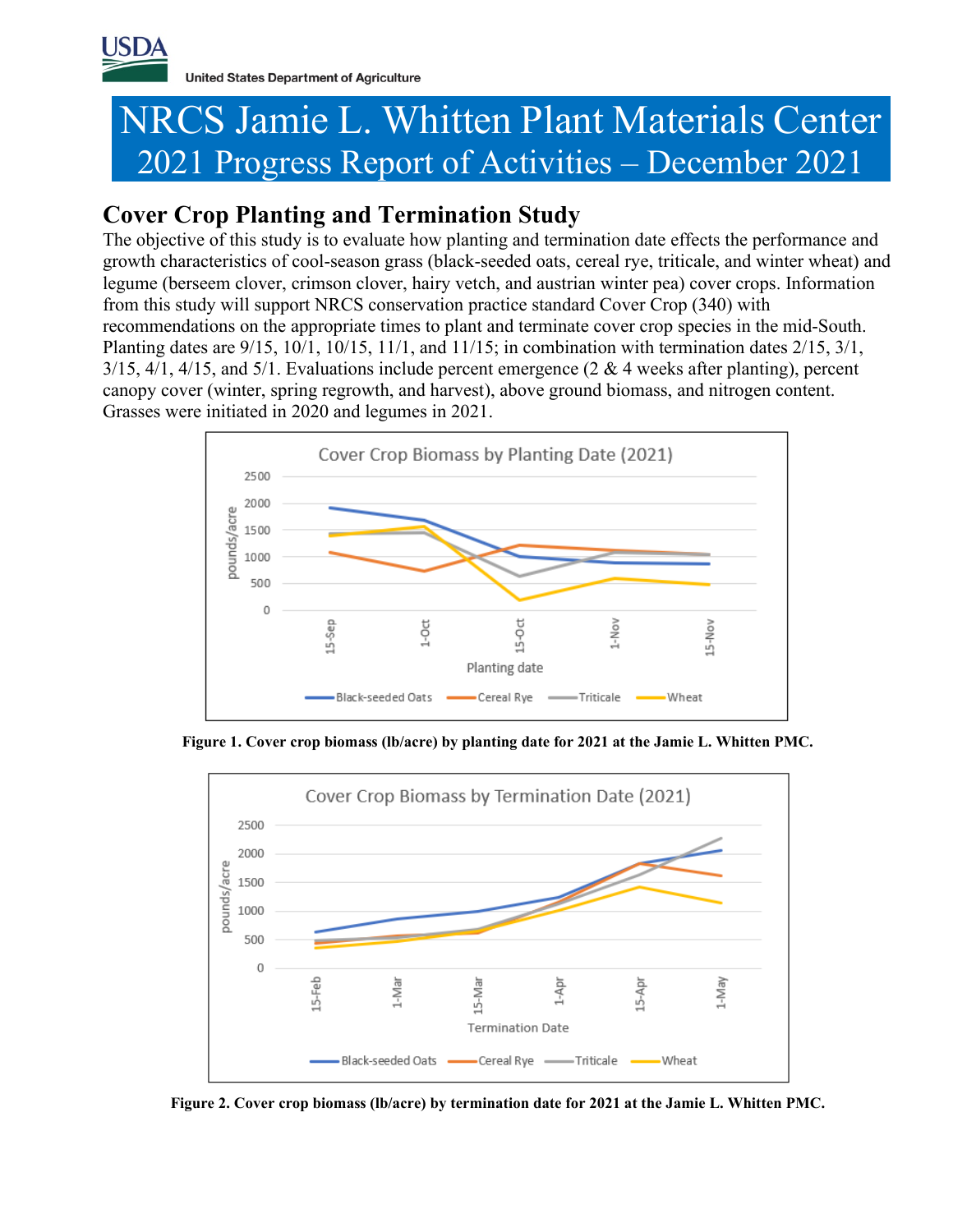# **Warm-Season Cover Crop Short Window Planting Study**

The objective of this study is to evaluate the performance of teff, browntop millet, and sorghum-sundangrass as a late planted and short duration cover crop to address resource concerns for vegetable production and/or preventative plantings. Planting dates are 6/1, 6/15, 7/1, and 7/15; in combination with termination dates of 6 weeks, 8 weeks, and 10 weeks after planting. Evaluations include percent emergence (2 & 4 weeks after planting), soil moisture (at planting and harvest), percent canopy cover (during emergence and at harvest), above ground biomass, plant height, and nitrogen content. Study will be repeated in 2022 and 2023.



**Figure 3. Individual Teff plot 6 weeks after June 1st planting at the Jamie L. Whitten PMC.**

## **Pollinator Habitat Management Demonstration**

A new pollinator habitat demonstration site was established at the MSPMC. A wildflower mix meeting NRCS Conservation Practice Standard for pollinator habitat (4 spring, summer, and fall blooming species)

was seeded with a Brillion cultipacker. The 2-acre site is divided into 1-acre plots based on time of seeding (fall & spring). The 1-acre demonstration plots are further subdivided into 4 management zones to demonstrate the effects of tillage, prescribed burning, mowing, and no maintenance on long-term wildflower abundance and species diversity.

In partnership with the Holly Springs and Tombigbee National Forest Service Districts, PMC staff planted pollinator habitat demonstration sites at the Choctaw and Davis Lake Recreation areas. A commercially available wildflower mix was seeded in September 2021 with a Brillion cultipacker. These demonstration sites will help enhance pollinator habitat on the National Forest and serve as future PMC training sites.



**Figure 4. Pollinator demonstration site at the Jamie L. Whitten PMC.**

## **On-farm Cover Crop Demonstration**

In FY21, the MSPMC planted off center cover crop demonstrations to promote the adoption of Conservation Practice Standard Cover Crop (340). Sites were chosen based on geographical location and varying soil types. We worked closely with NRCS Area and Field offices for site location and training opportunity. We planted 5 demonstration sites that consisted of multiple cover crop species and mixes. Unfortunately, due to Covid 19 restrictions we were unable to have field days at these sites.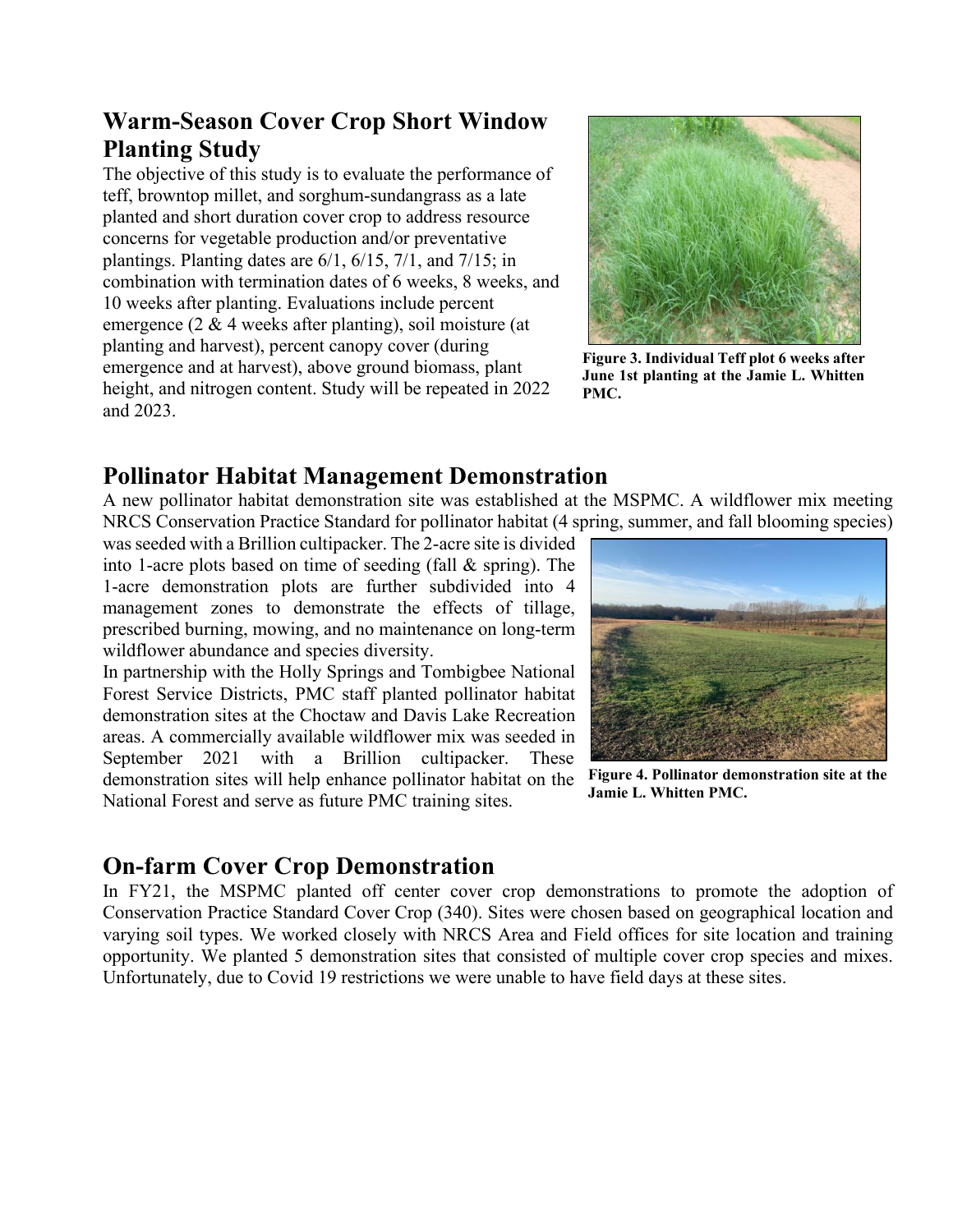

**Figure 5. Left: PMC staff planting cover crop demos near Prairie, MS. Right: Individual plot of 'Elbon' cereal rye at an off-center demonstration site.**

# **Cover Crop Mix, Seed Cost, and Seeding Rate Calculator**

The [Cover Crop Mix, Seed Cost, and Seeding Rate Calculator](https://www.nrcs.usda.gov/Internet/FSE_PLANTMATERIALS/publications/mspmctn13801.pdf) is a tool designed for conservation planners and producers in the mid-South to estimate seed cost and seeding rates for both recommended and custom cover crop mixes. The tool presents 25 cool-season and 19 warm-season cover crop species and their estimated cost. Additionally, each species is listed by functional group (grass, legume, or forb) with recommended planting dates, planting rates (drill or broadcast), and recommended varieties. There are 8 recommended cover crops mixes available for users unfamiliar with developing mixes. For more familiar users, there is an option to customize mixes and planting rates for each species. To assist conservation planners, Conservation Stewardship Program enhancement practices and codes are included for each species.

## **Publications, Presentations, Training, & Outreach**

- [Release brochure for 'Highlander' eastern gamagrass](https://www.nrcs.usda.gov/Internet/FSE_PLANTMATERIALS/publications/mspmcrb13802.pdf) update for a conservation plant release.
- [Mid-South Plant News](https://www.nrcs.usda.gov/Internet/FSE_PLANTMATERIALS/publications/mspmcnl13824.pdf) was brought back to life in FY21. Keeps NRCS and the public aware of ongoing activities.
- Mississippi NRCS EQIP Statewide Training presentation to MS NRCS staff about current research focus and activities at the PMC.
- NRCS New Employee Training MSPMC staff assisted the Area 1 office in training new MS NRCS employees on basic agriculture, cover crops, pollinator habitat, and conservation agriculture.
- MSPMC Update of Activities to Mississippi NRCS Staff Michael Richard presented an update of PMC activities and studies to MS NRCS staff via TEAMS.
- Cover Crop Training TEAMS virtual training for MS NRCS staff on cover crop basics. Jonathan Vollmer presented an in-depth training on the new Cover Crop Cost Calculator.
- Pollinator Training PMC staff trained Holly Springs/Tombigbee Forest Service staff on pollinator site preparation, planting, and maintenance.
- ROV Training Michael Richard is now a certified ROV DriverCoach. He will provide ROV training to MS NRCS staff per USDA safety policy.